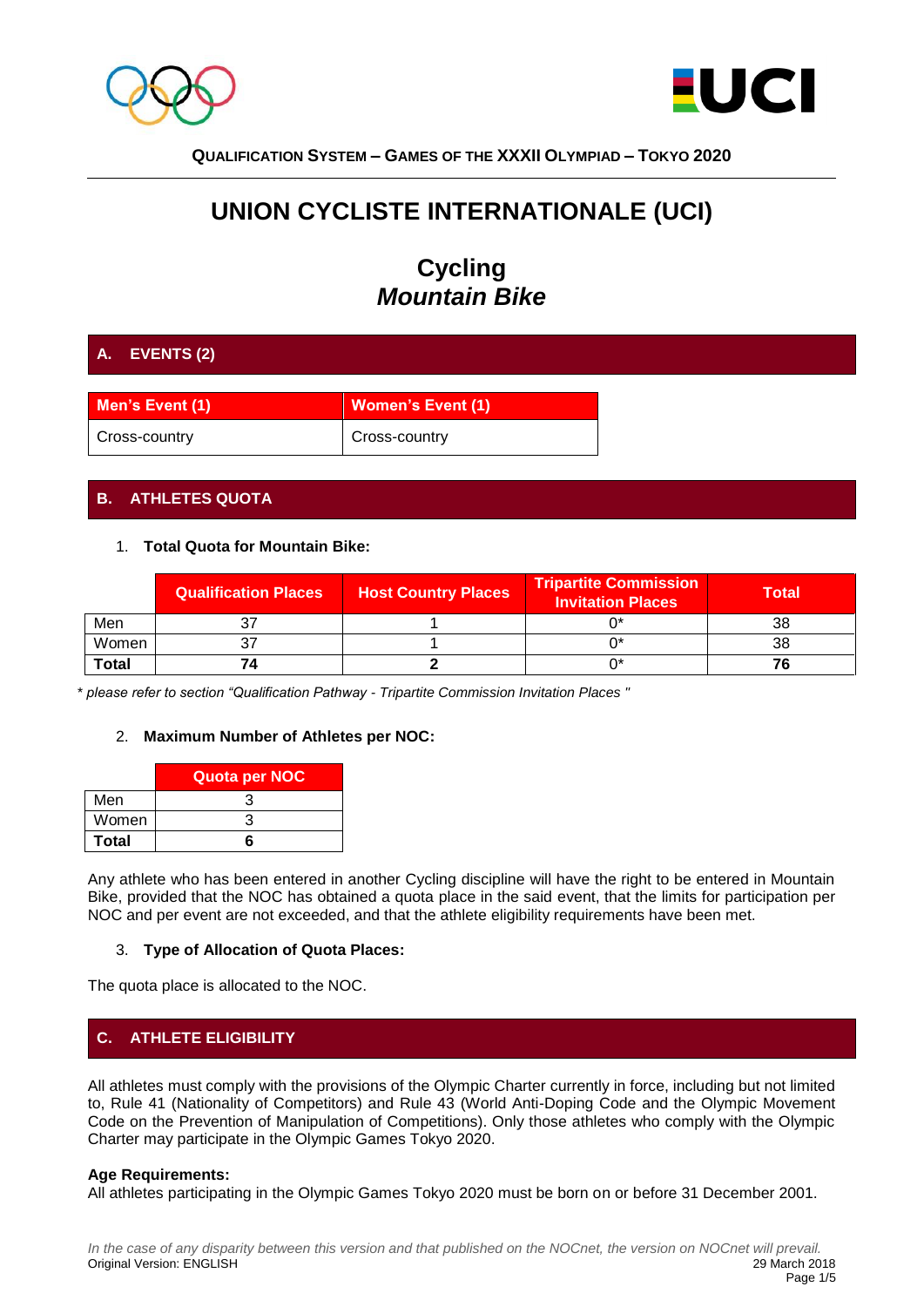



#### **Additional IF Eligibility Criteria**:

To be eligible to participate in the Olympic Games Tokyo 2020, all athletes must:

- Hold a valid license issued by a National Federation recognised by the UCI.
- Have at least 10 UCI points in the UCI Cross-country Individual ranking, of 28 May 2019 or 28 May 2020.

## **D. QUALIFICATION PATHWAY**

## **QUALIFICATION PLACES**

The qualification events are listed in hierarchical order of qualification.

#### **MEN and WOMEN**

| <b>Number of</b><br><b>Quota Places</b> | <b>Qualification Events</b>                                                                                                                                                                                                                                                                                                                            |                                            |                                                                                                                                                                                                                                                                                                                                                                                  |
|-----------------------------------------|--------------------------------------------------------------------------------------------------------------------------------------------------------------------------------------------------------------------------------------------------------------------------------------------------------------------------------------------------------|--------------------------------------------|----------------------------------------------------------------------------------------------------------------------------------------------------------------------------------------------------------------------------------------------------------------------------------------------------------------------------------------------------------------------------------|
| 30                                      | <b>UCI Olympic Qualification ranking</b>                                                                                                                                                                                                                                                                                                               |                                            |                                                                                                                                                                                                                                                                                                                                                                                  |
|                                         | <b>UCI Olympic qualification</b><br>ranking                                                                                                                                                                                                                                                                                                            | <b>Athletes qualifed per</b><br><b>NOC</b> | <b>Total number of athletes</b>                                                                                                                                                                                                                                                                                                                                                  |
|                                         | NOCs ranked 1 to 2                                                                                                                                                                                                                                                                                                                                     | 3                                          | 6                                                                                                                                                                                                                                                                                                                                                                                |
|                                         | NOCs ranked 3 to 7                                                                                                                                                                                                                                                                                                                                     | $\overline{2}$                             | 10                                                                                                                                                                                                                                                                                                                                                                               |
|                                         | NOCs ranked 8 to 21                                                                                                                                                                                                                                                                                                                                    | 1                                          | 14                                                                                                                                                                                                                                                                                                                                                                               |
|                                         |                                                                                                                                                                                                                                                                                                                                                        |                                            | Subtotal: 30                                                                                                                                                                                                                                                                                                                                                                     |
|                                         | The UCI Olympic Qualification ranking is the sum of the UCI Cross-country Nation ranking<br>of 28 May 2019 and 28 May 2020.<br>The UCI Cross-country Nation ranking of 28 May 2019 is based on results from 28 May<br>2018 to 27 May 2019. The UCI Cross-country Nation ranking of 28 May 2020 is based on<br>results from 28 May 2019 to 27 May 2020. |                                            |                                                                                                                                                                                                                                                                                                                                                                                  |
|                                         | ranking.<br>UCI Cross-country Individual ranking of 28 May 2020.                                                                                                                                                                                                                                                                                       |                                            | The UCI Cross-country Nation ranking is calculated by summing the points of the three (3)<br>highest placed athletes from each NOC in the UCI Cross-country Individual ranking. NOCs<br>with only one (1) or two (2) athletes will also be included in the UCI Cross-country Nation<br>Tied NOCs have their relative positions determined by their highest placed athlete on the |
|                                         |                                                                                                                                                                                                                                                                                                                                                        |                                            |                                                                                                                                                                                                                                                                                                                                                                                  |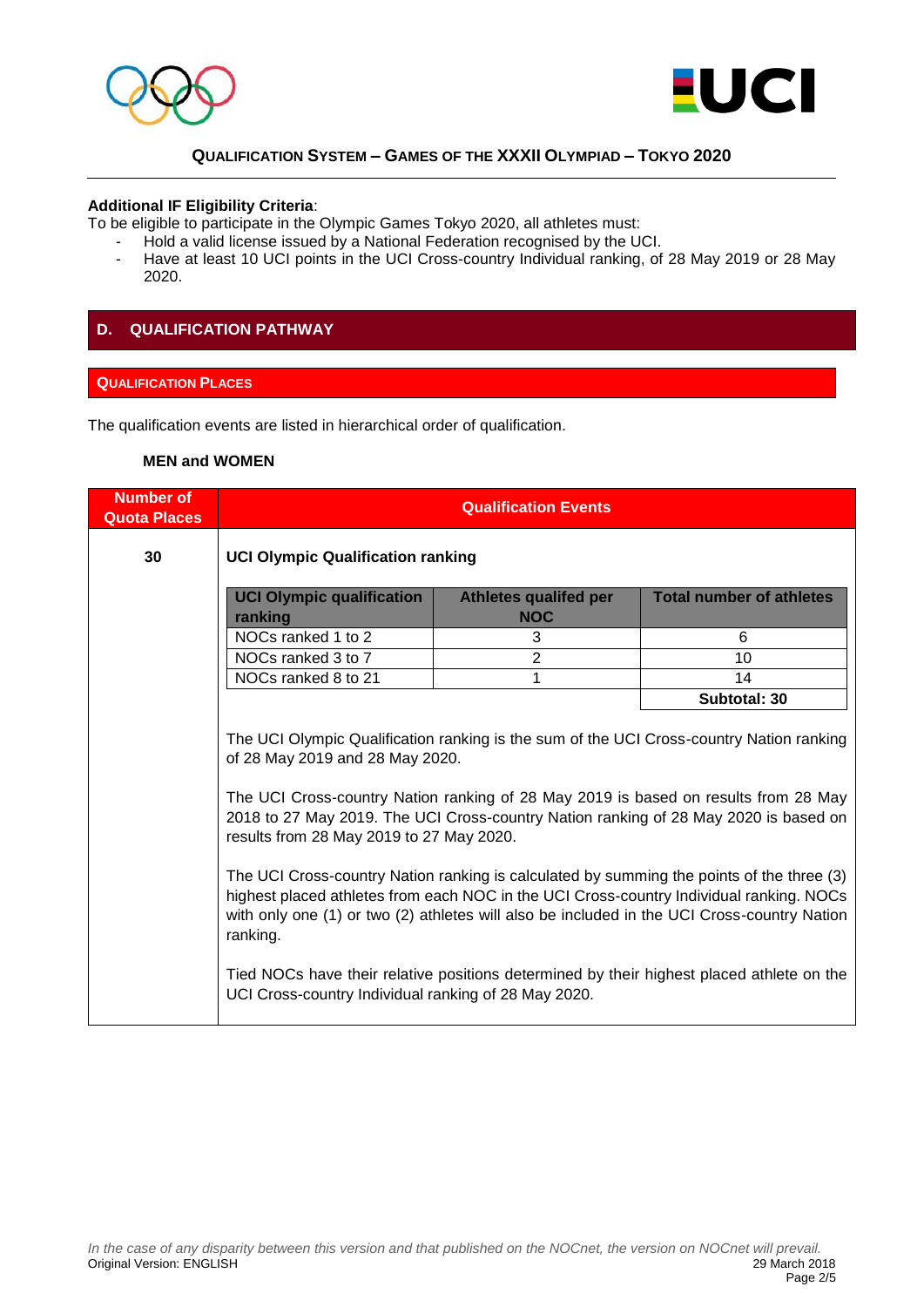



| 3 | Elite Individual Results from the 2019 Continental Championships (except for Europe<br>and Oceania)                                                                                                                                                                                                                                                                                                                                                                                                                                                                                                                                                                                                                         |                                  |                                      |                                    |
|---|-----------------------------------------------------------------------------------------------------------------------------------------------------------------------------------------------------------------------------------------------------------------------------------------------------------------------------------------------------------------------------------------------------------------------------------------------------------------------------------------------------------------------------------------------------------------------------------------------------------------------------------------------------------------------------------------------------------------------------|----------------------------------|--------------------------------------|------------------------------------|
|   | Only NOCs which did not qualify quota places through the UCI Olympic Qualification ranking<br>can qualify through the Elite Cross-country Olympic Individual results from the 2019<br>Continental Championships.                                                                                                                                                                                                                                                                                                                                                                                                                                                                                                            |                                  |                                      |                                    |
|   | <b>Continent</b>                                                                                                                                                                                                                                                                                                                                                                                                                                                                                                                                                                                                                                                                                                            | <b>Elite individual results</b>  | <b>Athletes qualified</b><br>per NOC | <b>Total number of</b><br>athletes |
|   | Africa                                                                                                                                                                                                                                                                                                                                                                                                                                                                                                                                                                                                                                                                                                                      | <b>Highest ranked NOC</b>        | 1                                    | 1                                  |
|   | America                                                                                                                                                                                                                                                                                                                                                                                                                                                                                                                                                                                                                                                                                                                     | <b>Highest ranked NOC</b>        | 1                                    | 1                                  |
|   | Asia                                                                                                                                                                                                                                                                                                                                                                                                                                                                                                                                                                                                                                                                                                                        | <b>Highest ranked NOC</b>        | 1                                    | 1                                  |
|   |                                                                                                                                                                                                                                                                                                                                                                                                                                                                                                                                                                                                                                                                                                                             |                                  |                                      | Subtotal: 3                        |
|   | For each gender, an NOC can earn maximum one (1) quota place through the Elite<br>Individual results from the 2019 Continental Championships.<br>If an NOC obtains a quota place through the Elite Individual results from the 2019<br>Continental Championships, but has already qualified through the UCI Olympic Qualification<br>ranking, the next highest ranked NOC in the respective continental championships Elite<br>Individual results will be attributed the quota place.<br>In case no NOC is eligible for the quota place allocation according to the above process,<br>the quota place will be allocated to the next highest ranked NOC from the same continent<br>on the UCI Olympic Qualification ranking. |                                  |                                      |                                    |
| 4 | 2019 UCI Mountain Bike World Championships<br>For each gender, the two (2) highest ranked NOCs in the Elite Cross-country Olympic race<br>and the two (2) highest ranked NOCs in the Under 23 Cross-country Olympic race - which<br>have not yet qualified any quota places - will qualify a maximum of one (1) quota place per<br>NOC. The two NOCs that have qualified a quota place through the Elite race shall not be<br>considered for allocation through the Under 23 race.                                                                                                                                                                                                                                          |                                  |                                      |                                    |
|   | <b>Individual results</b>                                                                                                                                                                                                                                                                                                                                                                                                                                                                                                                                                                                                                                                                                                   |                                  | <b>Athletes qualified</b><br>per NOC | <b>Total number of</b><br>athletes |
|   | elite race                                                                                                                                                                                                                                                                                                                                                                                                                                                                                                                                                                                                                                                                                                                  | The 2 highest ranked NOCs in the | 1                                    | 2                                  |
|   | under 23 race                                                                                                                                                                                                                                                                                                                                                                                                                                                                                                                                                                                                                                                                                                               | The 2 highest ranked NOCs in the | 1                                    | $\overline{2}$                     |
|   |                                                                                                                                                                                                                                                                                                                                                                                                                                                                                                                                                                                                                                                                                                                             |                                  |                                      | Subtotal: 4                        |

## **HOST COUNTRY PLACES**

For each gender, the Host Country is guaranteed one (1) quota place in case it did not qualify any qualification places. If the Host Country qualified qualification places, the Host Country place(s) will be reallocated as detailed in paragraph **F. Reallocation of unused Host Country Places**.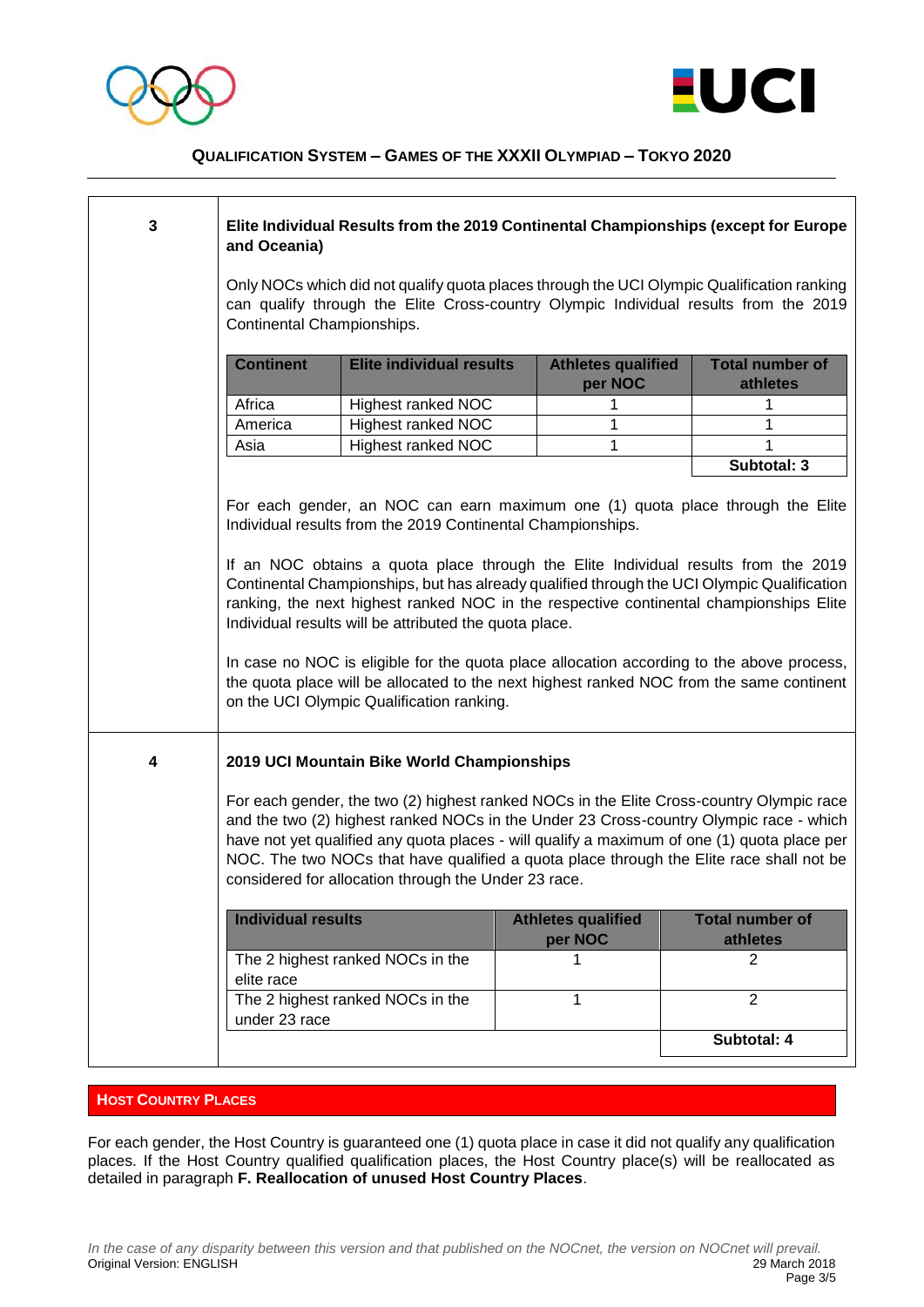



#### **TRIPARTITE COMMISSION INVITATION PLACES**

In Mountain Bike, no Tripartite Commission Invitation Places will be directly allocated as part of the athletes' quota. Tripartite Commission Places may be offered to NOCs within the reallocation process for unused qualification places in individual events, once the initial quota allocation has been completed, as described in paragraph **F. Reallocation of Unused Qualification Places**.

On 14 October 2019, the International Olympic Committee will invite all eligible NOCs to submit their requests for Tripartite Commission Invitation Places. The deadline for NOCs to submit their requests is 15 January 2020. The NOCs can submit their requests. The Tripartite Commission will confirm, in writing, the allocation of invitation places to the relevant NOCs after the end of the qualification period for the concerned sport.

Detailed information on Tripartite Invitation places is contained in the "*Games of the XXXII Olympiad, 2020 Tokyo - Olympic Games Tripartite Commission Invitation Places - Allocation Procedure and Regulations*".

## **E. CONFIRMATION PROCESS FOR QUOTA PLACES**

Should any quota places remain unallocated after application of the allocation process as described in paragraph **D. Qualification Pathway**, they will be allocated - with a maximum of one (1) quota place per NOC - to the next highest ranked NOC in the UCI Olympic Qualification ranking, which has not yet obtained a quota place.

On 28 May 2020, the final UCI Olympic Qualification ranking will be published on the UCI website [\(www.uci.ch\)](http://www.uci.ch/), and by 5 June 2020 the UCI will inform the respective NOCs of their allocated quota places. The NOCs will then have 14 days to confirm if they wish to use these quota places, as detailed in paragraph **H. Qualification Timeline**.

## **F. REALLOCATION OF UNUSED QUOTA PLACES**

## **REALLOCATION OF UNUSED QUALIFICATION PLACES**

If a quota place allocated through the UCI Olympic Qualification ranking is not confirmed by the NOC by the confirmation of quota place deadline, or is declined by the NOC, the quota place will be reallocated to the next highest ranked NOC in the UCI Olympic Qualification ranking of 28 May 2020, which has not yet obtained a quota place.

If a quota place allocated through the Elite Individual results from the 2019 Continental Championships is not confirmed by the NOC, or is declined by the NOC, the quota place will be reallocated to the next highest ranked NOC from the respective continent in the Elite Individual results of the 2019 Continental Championships, which has not yet obtained a quota place. If no NOC is eligible, the quota place will then be allocated to the next highest ranked NOC on the UCI Olympic Qualification ranking of 28 May 2020, which has not yet obtained a quota place.

If a quota place allocated through the Elite or U23 Individual results from the 2019 World Championships is not confirmed by the NOC, or is declined by the NOC, the quota place will be reallocated to the next highest ranked NOC in the respective Elite or U23 Individual results of the 2019 World Championships, which has not yet obtained a quota place. If no NOC is eligible, the quota place will then be allocated to the next highest ranked NOC on the UCI Olympic Qualification ranking of 28 May 2020, which has not yet obtained a quota place.

If a quota place remains unallocated, all such quota places will be reallocated by the Tripartite Commission as a Tripartite Commission Invitation Place.